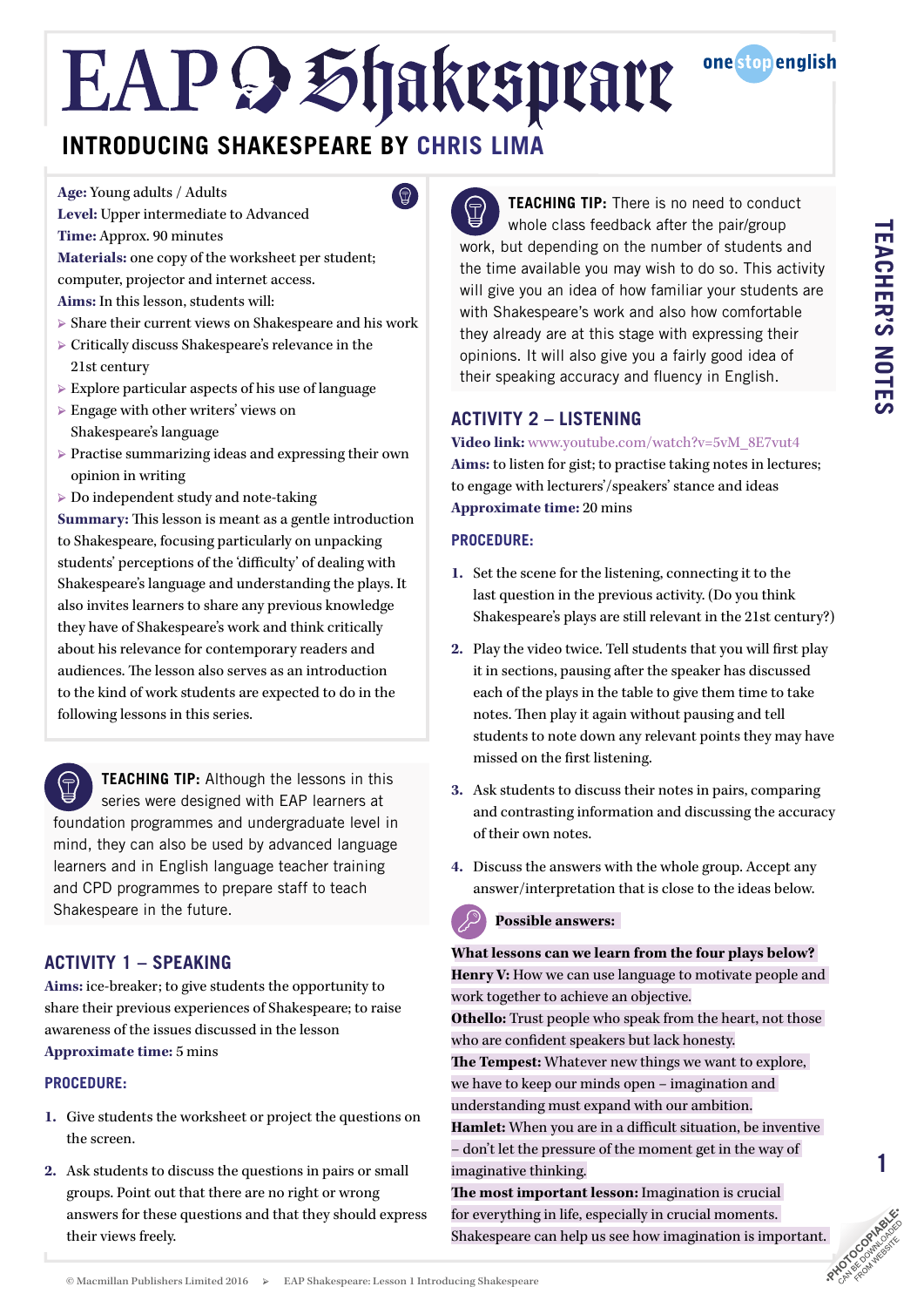

### **INTRODUCING SHAKESPEARE BY CHRIS LIMA**

'Don't grow out of your imagination. The world is complicated. The pace of change is just scary. Imagination multiplies our options.'

**TEACHING TIP:** During the whole class stage when you go over the possible answers, prompt your students to have a critical view on the speaker's stance: Do they agree with his positions and ideas? Is this a valid/interesting way to look at the plays? Do they see any problems with the speaker's views?

### **THINK CRITICALLY**

**Each lesson in this series has one or two Think critically boxes to give students some food for thought. Teachers don't need to 'do' anything with the content in the box. However, since this is the first lesson, teachers should point out that critical thinking is one of the most important skills to develop in EAP and in academic life. Students need to critically engage with what they read and listen to and be prepared to question concepts, attitudes and statements.**

### **ACTIVITY 3 – LANGUAGE WORK**

**Aims:** to make students realize that with a bit of attention to the language it is possible to understand most of Shakespeare's work as long as we understand the conventions and the basic changes which have occurred in the language

**Approximate time:** 20 mins

### **PROCEDURE:**

- **1.** Students work individually and match the words. When they finish, they can compare their answers with their classmates.
- **2.** Whole class feedback based on the answer key below. 1i 2d 3e 4g 5j 6h 7b 8f 9a 10c
- **3.** Repeat steps 1 and 2 above for the gap fill exercise. Point out that all the sentences here come from plays that students will discuss in the coming lessons.
- **4.** Go over answers with the whole group, eliciting and discussing the kind of changes that we can observe in the language, the differences and similarities between Shakespeare's English and contemporary English.

### **Answer key:**

- **1. Protest** Slight change in meaning from Early Modern English (EME – Shakespeare's English) to Modern English.
- **2. O'er** Contraction to fit the rhythm of the line, usually the iambic pentameter.
- **3. Adieu** The use of French words was quite common in EME, as is now the use of loan words from different languages in any kind of text.
- **4. Hath** The EME form of has/have. The language was then changing and both the EME and the ME form can be found in Shakespeare.
- **5. Thou** As above. However, point out that when characters change from thou to you or vice-versa, there is always a change in attitude and mood between them. This aspect will be dealt with in another lesson in this series.
- **6. Prithee** The only word in the activity that really is an archaism now.
- **7. Behold** A more 'poetic' synonym for look!
- **8. Thy** As number 5 above. You may want to explore these pronouns further and even ask students to find more examples online.

**TEACHING TIP:** These are no mere match-up  $\bigoplus$ and fill-in-the-gaps activities. Instead, they should be approached as a language awareness task that will give you and your students the opportunity to discuss the potential sources of problems to understand Shakespeare's language and the meaning of particular lines.

If you have time, ask your students to try to figure out what the speaker is really trying to say in each of these sentences. Prompt your students to 'paraphrase' the speakers in their own language. This is a technique that actors use in the first stages of preparing for their role.

Use this activity to introduce Crystal & Crystal's Shakespeare Glossary. This is an absolutely essential working tool for students and teachers of Shakespeare: [www.shakespeareswords.com](http://www.shakespeareswords.com/)



**2**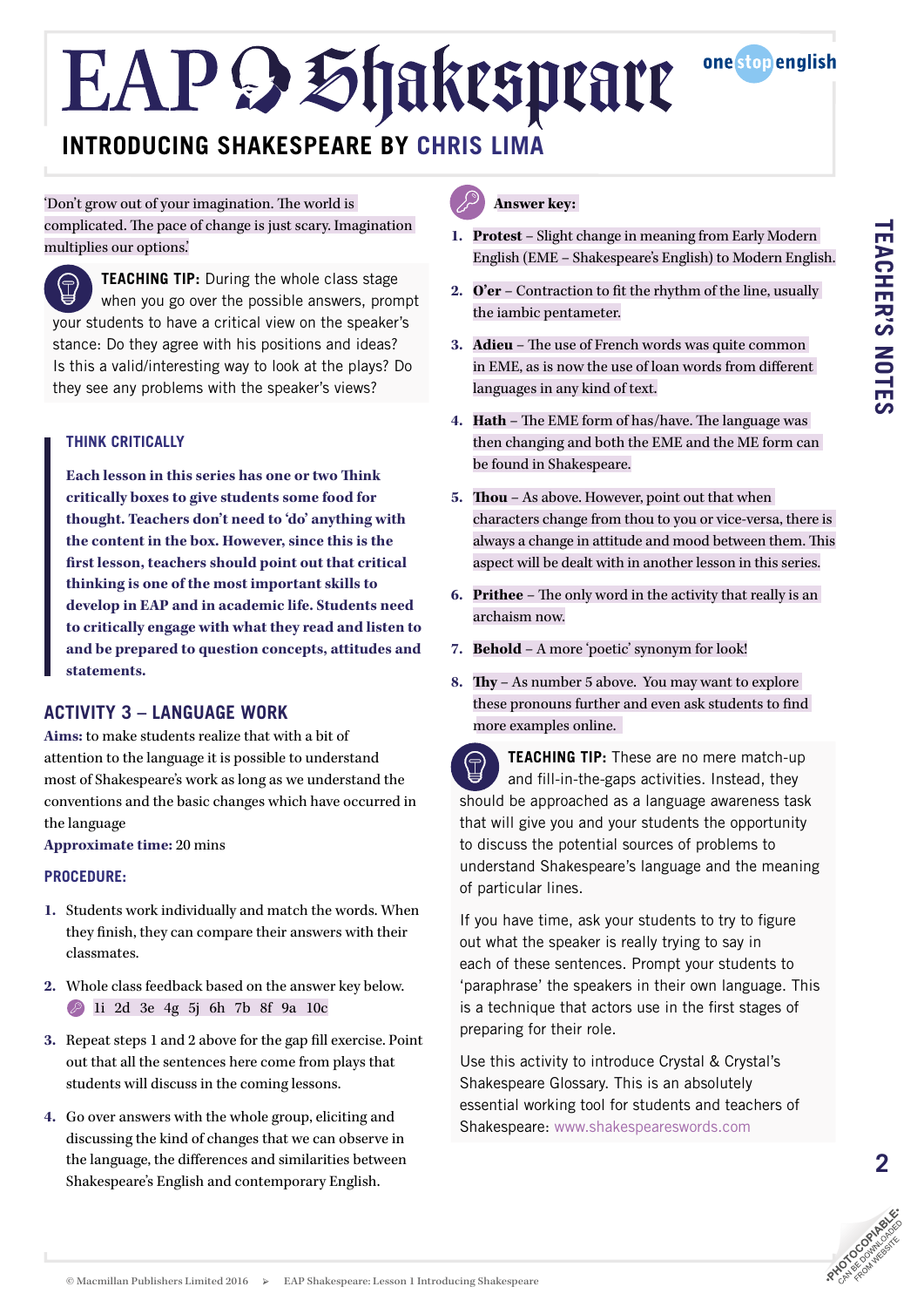### EAP & Shakespeare **INTRODUCING SHAKESPEARE BY CHRIS LIMA**

### **ACTIVITY 4 – READING**

**Aims:** to help students get used to reading more complex and long academic texts; to introduce students to academic style and register; to critically think and discuss the ideas conveyed by the authors

**Approximate time:** 20 mins

### **PROCEDURE:**

- **1.** Introduce the activity and comment on the importance of identifying the main ideas in the reading material, which will then be used in the process of writing academic essays.
- **2.** Allow students silent reading time. Encourage them to highlight key ideas and vocabulary and take their own notes.
- **3.** Ask students to discuss the follow–up questions in pairs or small groups.

**TEACHING TIP:** Circulate while students are  $\bigoplus$ discussing but avoid interfering. Also there is no need to have whole class feedback. If you do so, students will expect you to give the right answers for these questions. Instead, let students express themselves and share ideas among their peers – this will boost their confidence and independent thinking. However, you may want to tell them you are open for questions if they wish to ask you anything.

Draw students' attention to the reference list in the reading box – providing full references for texts and quotes is a fundamental premise of academic work.

### **ACTIVITY 5 – WRITING**

**Aims:** to practise paraphrasing and summarizing; to practise including short quotes and citations in writing; to express opinions using impersonal language **Approximate time:** 20 mins

### **PROCEDURE:**

- **1.** Set the activity according to the instructions. Point out that choosing between given questions is standard academic practice when lecturers assign essays.
- **2.** Allow students silent writing time.
- **3.** Walk around, monitor, and help if necessary.
- **4.** Students can do the writing in the space provided on the worksheet. Alternatively, you may ask them to write on

a separate piece of paper and collect these paragraphs to provide written feedback on the language. Another possibility is to ask students to post an edited version of their writing on the class blog or discussion board if you have one.

one stop english

**TEACHING TIP:** This is the production phase of  $\bigoplus$ the lesson and it is very important that students go through this in the first lesson. Here the teacher can identify and comment on the most frequent difficulties EAP students face: paraphrasing and summarizing; the inclusion of short quotes and citations; expressing opinion using impersonal language. As this is the first lesson, teachers can also identify students who struggle with language and perhaps even struggle to produce a short paragraph in class.

If there is no time to do this in class it can be assigned as homework but then the teacher will have to make choices regarding the suggestion for homework below.

### **HOMEWORK & INDEPENDENT LEARNING**

**Aims:** to prepare for the next lesson; to foster independent learning; to practice note taking; getting used to Shakespearean sources online **Approximate independent study time:** 60 mins

### **PROCEDURE:**

- **1.** Set the activity according to the rubric. Point out that it is very important to do the homework because the content of the video and the article will be discussed in the following lesson.
- **2.** Point out that note-taking is a crucial aspect of work at university and that they are expected to bring their notes to class for discussion.

#### References

Crystal, D., and Crystal, B., 2004. *Shakespeare's Words: A Glossary and Language Companion*. London: Penguin. Gibson, R., 1998. *Teaching Shakespeare: A Handbook for Teachers*. Cambridge: Cambridge University Press.

**3**

**TEACHER'S NOTES**

**TEACHER'S NOTES**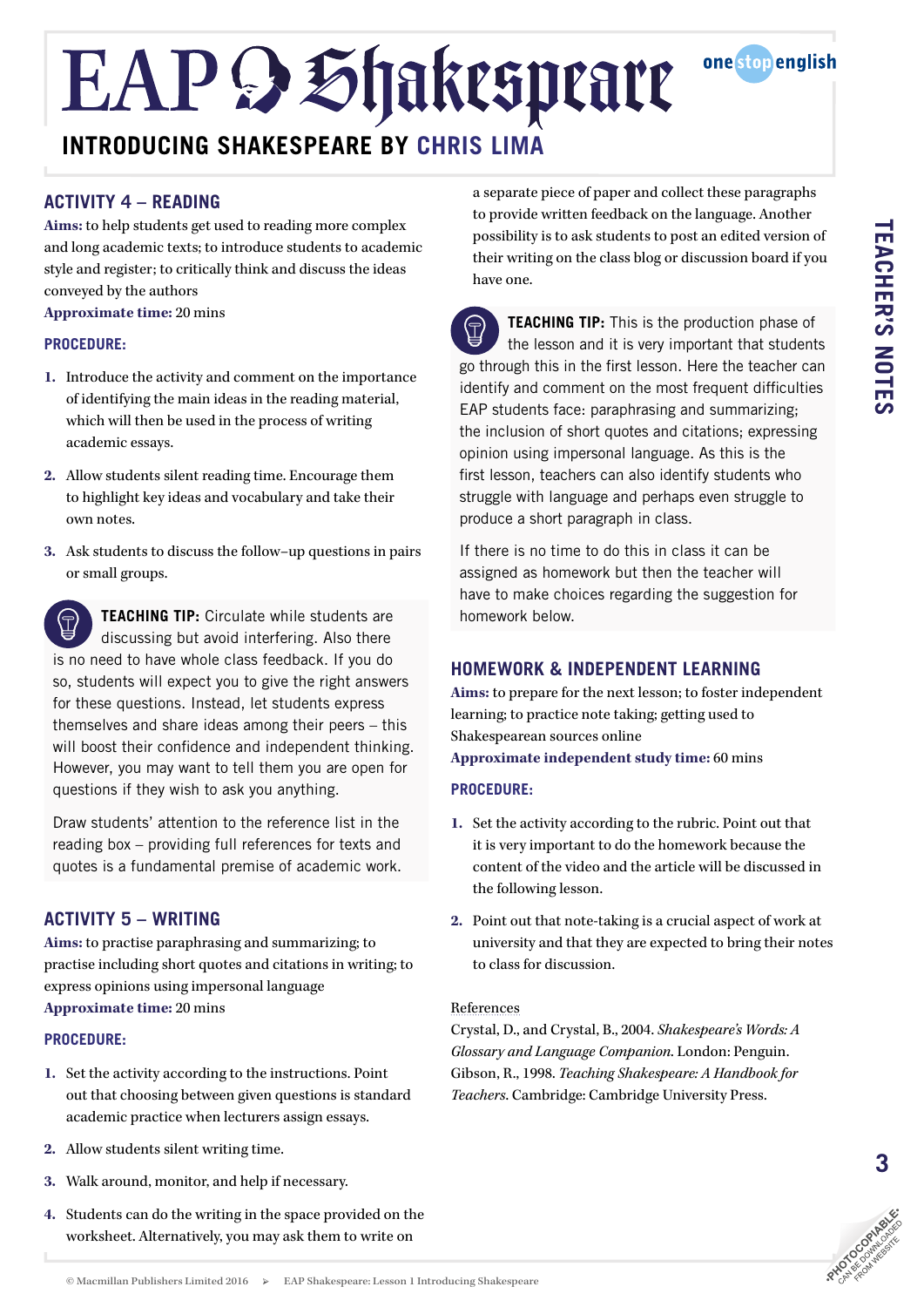### **LESSON 1 INTRODUCING SHAKESPEARE**

one stop english

- **Aims:** In this lesson, you will:
- $\triangleright$  Share your current views on Shakespeare and his work
- Ȝ Critically discuss Shakespeare's relevance in the 21st century
- $\triangleright$  Explore particular aspects of his use of language
- $\triangleright$  Engage with other writers' views on Shakespeare's language
- Ȝ Practise summarizing ideas and expressing your own opinion in writing
- Ȝ Prepare to do independent study and note-taking

### **ACTIVITY 1 – SPEAKING**

#### **Discuss the questions below in pairs or small groups:**

- Have you ever watched Shakespeare being performed, either in the theatre or in a film?
- ▶ Have you ever read the entire text of a play? If so, was it in English or translated?
- Ȝ In your opinion, why has Shakespeare become such a cultural icon?
- ▶ Do you think Shakespeare's plays are still relevant in the 21st century?

### **ACTIVITY 2 – LISTENING**

Watch a TED talk by John Bolton walking us through lessons from Shakespeare that still resonate today. What lessons can we learn from the four plays below? Complete the table.

| <b>HENRY V</b>                      |  |
|-------------------------------------|--|
| <b>OTHELLO</b>                      |  |
| <b>THE TEMPEST</b>                  |  |
| <b>HAMLET</b>                       |  |
| THE MOST IMPORTANT<br><b>LESSON</b> |  |

### **THINK CRITICALLY**

**In spite of his popularity, Shakespeare's texts and language are still often considered difficult to understand by both fluent and less fluent English language speakers alike.**

**Where does that supposed difficulty come from? Is this general perception valid? What is the evidence for that?**



1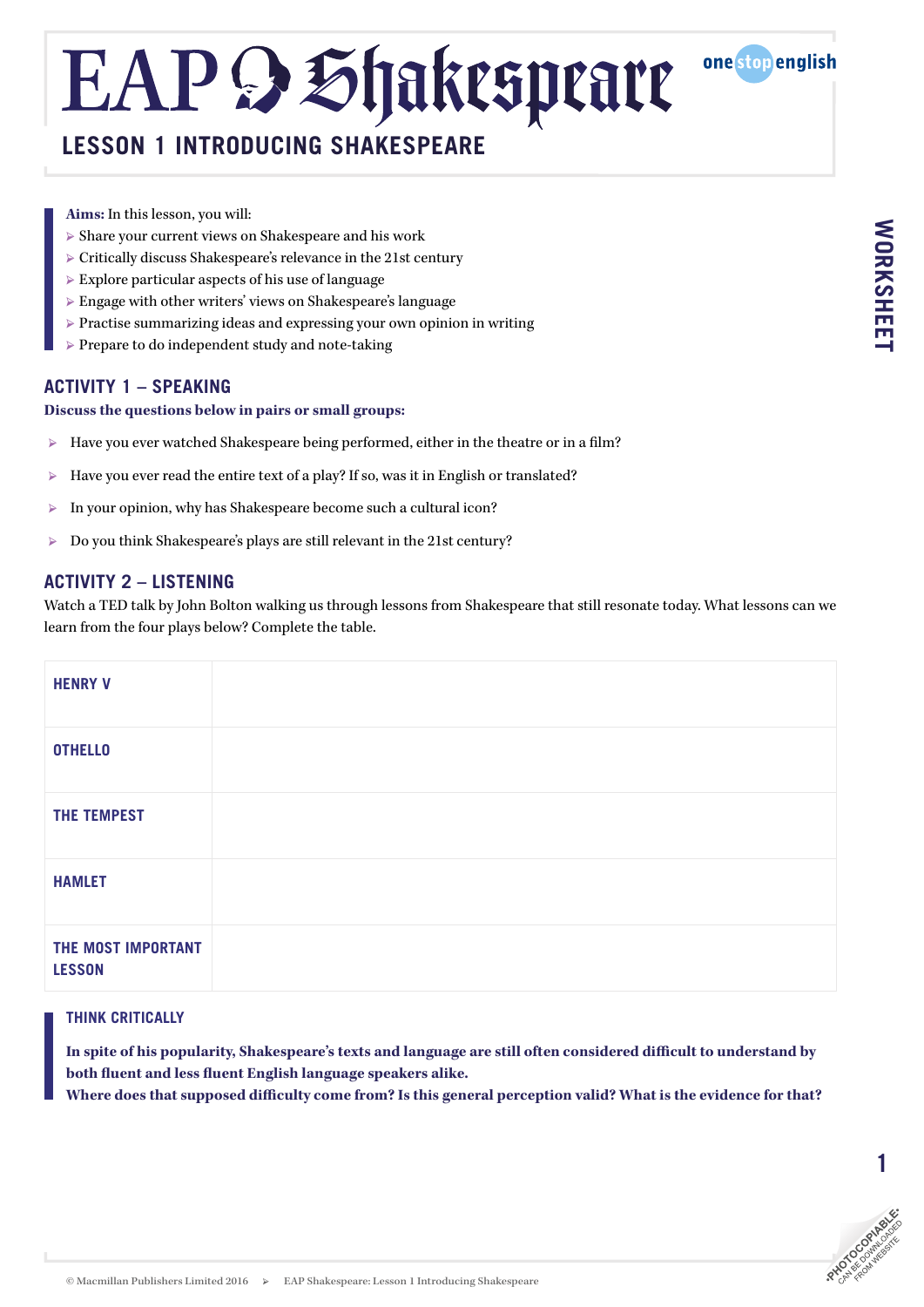### **LESSON 1 INTRODUCING SHAKESPEARE**

### **ACTIVITY 3 – LANGUAGE WORK**

**Match Shakespeare's words to their modern equivalents.**

| <b>SHAKESPEARE'S WORDS</b>                                                                                                                                                 |           | <b>CURRENT EQUIVALENTS</b> |                                 | <b>ANSWERS</b> |  |  |
|----------------------------------------------------------------------------------------------------------------------------------------------------------------------------|-----------|----------------------------|---------------------------------|----------------|--|--|
| 1.                                                                                                                                                                         | adieu     | a.                         | I insist                        |                |  |  |
| 2.                                                                                                                                                                         | o'er      | $b$ .                      | please; may I ask you           |                |  |  |
| 3.                                                                                                                                                                         | hath      | c.                         | eye                             |                |  |  |
| 4.                                                                                                                                                                         | behold    | d.                         | over                            |                |  |  |
| 5.                                                                                                                                                                         | thou      | е.                         | has                             |                |  |  |
| 6.                                                                                                                                                                         | thy       | $\mathbf f_\centerdot$     | What did you say?               |                |  |  |
| 7.                                                                                                                                                                         | prithee   | g.                         | Look!                           |                |  |  |
| 8.                                                                                                                                                                         | say you?  | h.                         | your                            |                |  |  |
| 9.                                                                                                                                                                         | I protest | i.                         | goodbye                         |                |  |  |
| 10.                                                                                                                                                                        | eyne      | j.                         | you (informal or disrespectful) |                |  |  |
| Now complete the lines with the appropriate word.                                                                                                                          |           |                            |                                 |                |  |  |
|                                                                                                                                                                            |           |                            |                                 |                |  |  |
| 2. And their executors, the knavish crows, disposer of remains / Fly _________________________them all, impatient for their<br>hour. (Henry V, IV.ii)                      |           |                            |                                 |                |  |  |
|                                                                                                                                                                            |           |                            |                                 |                |  |  |
| 4. We doubt not of a fair and lucky war,/ Since God so graciously ________________________brought to light / This<br>dangerous treason lurking in our way. (Henry V II.ii) |           |                            |                                 |                |  |  |

**5.** Heaven truly knows that art false as hell.(Othello IV.ii)

**6.** , no more: let him come when he will; (Othello III.iii)

**7.** , there stand the caskets, noble Prince. (The Merchant of Venice II.ix)

**8.** That's a lie in throat. I charge you in his majesty's name, (Henry V, IV.viii)

### **ACTIVITY 4 – READING**

**Read the extracts in the box below. Underline or highlight the main idea in each paragraph.**

### Texts and contexts in Shakespeare

Chakespeare's characters, stories and themes have been, and still are, a source of meaning and significance for every  $\mathbf{Q}$  generation. Their relevance lies in the virtually endless opportunities for reinterpretation and local application of familiar human relationships and passions. The plays are populated with fathers, mothers, sons, daughters, wives, husbands, brothers and sisters. (...) students of all ages can recognise and identify with such relationships. Similarly, they can explore other relationships of lovers, friends and enemies, masters and servants.' (Gibson, 1998, p.2) '

'A distinction has to be drawn, first of all between difficulty of language, and difficulty of thought. Simple language can express a complex thought: "to be or not to be, that is the question". Conversely, complex language can express a simple thought'. (Crystal and Crystal, 2004, p.11)

'Shakespeare was clearly fascinated by language. He was acutely conscious of its use, power and limitations; every play displays this awareness. Language is action and Shakespeare's characters reveal themselves through it. (….) the language of the plays is energetic, vivid and sensuous. Its difficulties are enabling difficulties. [Readers] gain a sense of achievement<br>
© Macmillan Publishers Limited 2016 > EAP Shakespeare: Lesson 1 Introducing Station (Station

one stop english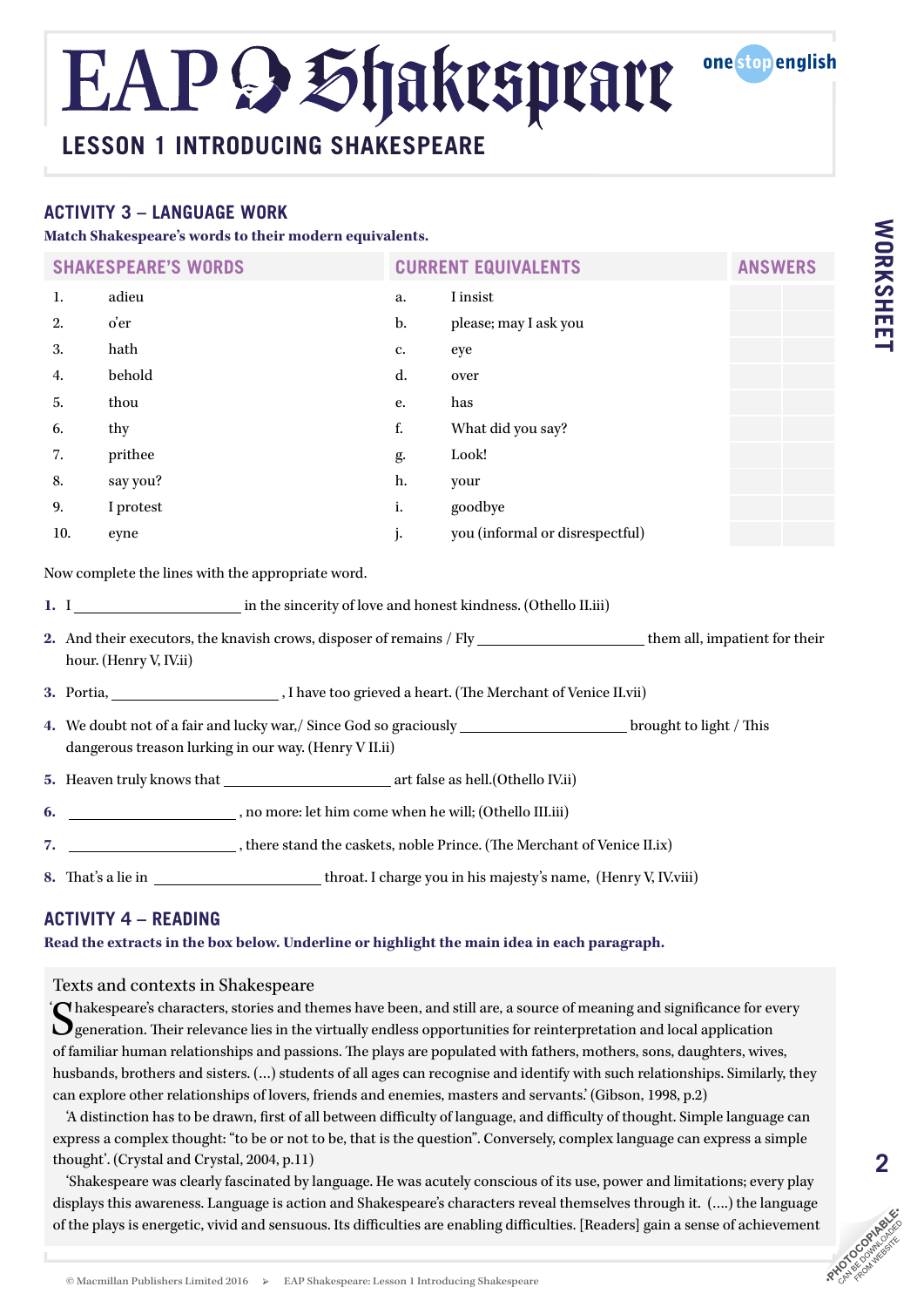

and satisfaction as they respond to its challenges.' (Gibson, 1998, pp.5–6) According to Crystal & Crystal, (2004):

- $\triangleright$  10% of Shakespeare's grammar is likely to cause a comprehension problem
- ▶ 95% of Shakespeare's vocabulary are words we know and use every day
- $\triangleright$  only 5% of all different words in all Shakespeare's plays will give you a hard time

#### References

Crystal, D., and Crystal, B., 2004. *Shakespeare's Words: A Glossary and Language Companion*. London: Penguin. Gibson, R., 1998. *Teaching Shakespeare: A Handbook for Teachers.* Cambridge: Cambridge University Press.

#### **Discuss:**

- $\triangleright$  Do you agree with the ideas conveyed by these authors?
- $\triangleright$  What are the implications of such ideas for English language learners studying Shakespeare?
- $\triangleright$  What do you think are the biggest challenges for you when reading/watching/studying Shakespeare?

### **ACTIVITY 5 – WRITING**

Consider the ideas discussed in this lesson and also the extracts you read in Task 4. Write a short paragraph summarizing these ideas and answering one of the following questions:

- **1.** To what extent are Shakespeare's plays still relevant in the 21st century?
- **2.** What are the biggest challenges for English language learners who want to engage with Shakespeare's texts?

one stop english